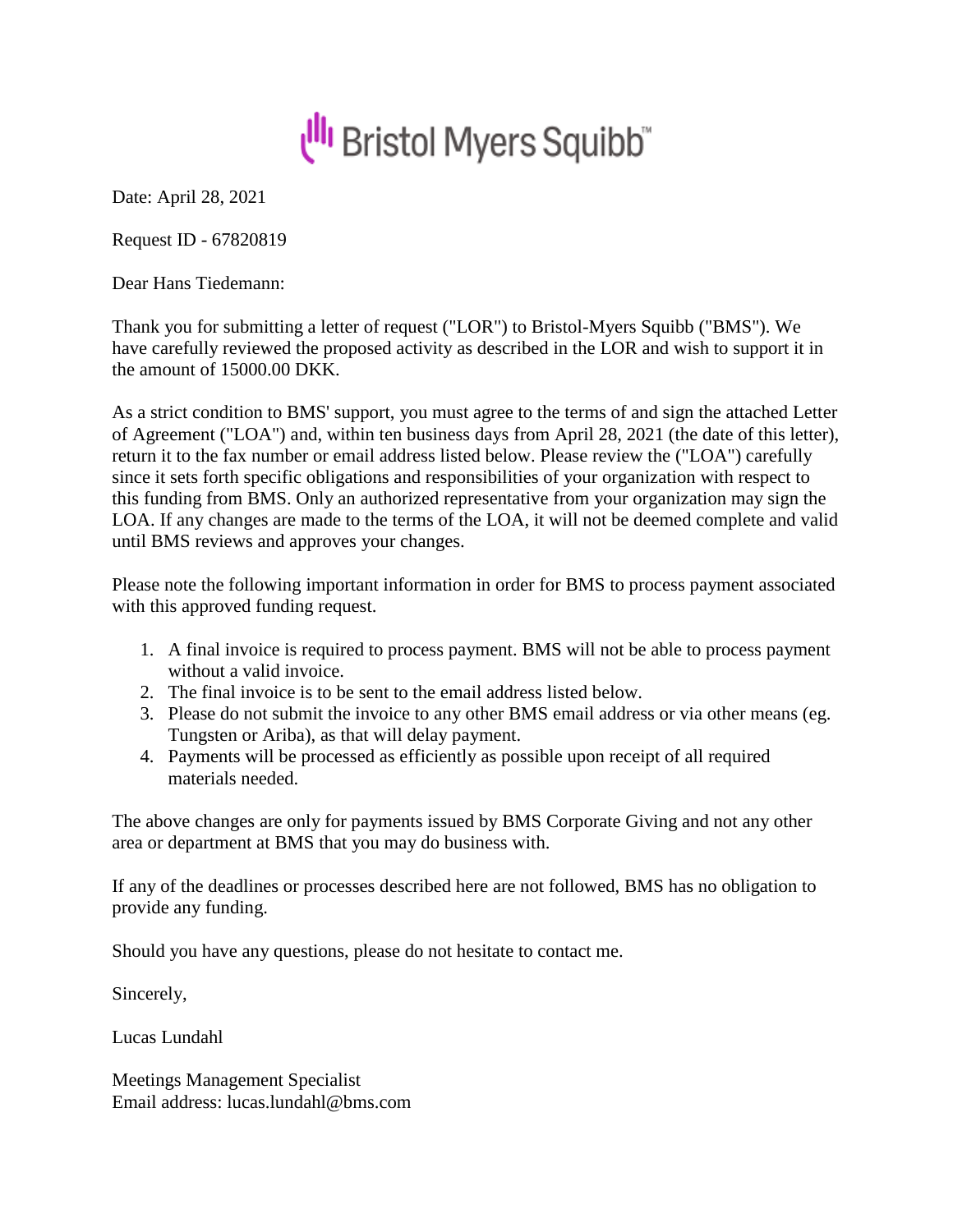# **LETTER OF AGREEMENT**

This Letter of Agreement (this "LOA") is entered into by and between Bristol-Myers Squibb Denmark (Filial af Bristol-Myers Squibb Ab.Sverige), having a business location at Hummeltoftevej 49, DK-2830 Virum Denmark, with a company registration number 20315407 ("BMS"), and Scleroseforeningen, having a business location at Poul Bundgaards Vej, 1. st, Valby, DK 2500 ("Recipient").

# 1. **Identifying Information**

Request. This LOA pertains to Recipient's request number 67820819, entitled YouGoGirl-event, as may have been amended between the date it was initially submitted to BMS and the effective date of this LOA (the "Request"). This Request is incorporated into this LOA as if fully set forth herein.

Please note that any changes to the Request, including converting a live meeting to a virtual meeting, must be submitted to BMS for review as described in Section 3(c) below. Please use the Change of Scope: COVID Postponement or Cancellation Form to submit modifications to your request.

## 2. **Activity**

The Recipient will fully carry out the activities described in the Request in accordance with the terms and conditions as set forth below in this LOA

## 3. **Funding**

a. Amount. The total amount of this funding award for the purposes specified in the request is 15000.00 DKK ("Funds"). If applicable, VAT or other applicable tax may be added.

## b. Purpose.

- i. This funding is solely for the activity described in the Request and not for the purposes of promoting any product. The Recipient is responsible for ensuring that the Funds are used in a professional, ethical manner, are suitable for reaching the purpose and comply with the present terms and conditions, the applicable laws and the applicable industry codes.
- ii. For purposes of reasonably ensuring compliance with this provision, Recipient shall make available for audit by BMS or its agents, representatives and regulators, upon BMS' reasonable request at any time during the term of this LOA and thereafter, books, records and other documentation relevant for the purpose.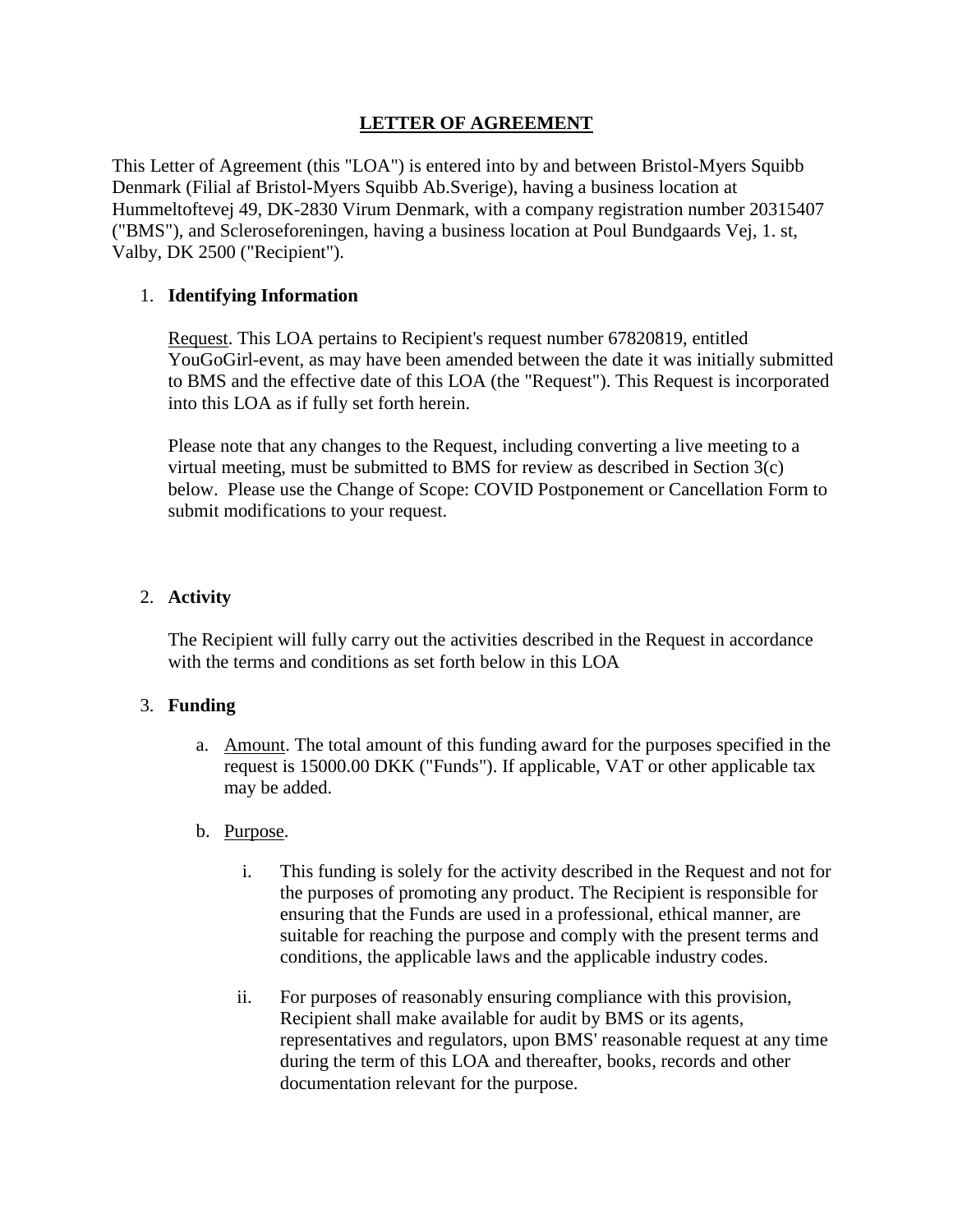- c. Change in Approved Request. Recipient must notify BMS in writing of any change to the approved Request no less than 30 days prior to implementing the change in approved Request by submitting a completed Program Change Request Form and a revised Program Cost Form (in instances where expenses are impacted by the change in scope). If the proposed changes are accepted by BMS, Recipient will be notified in writing and the proposed scope changes will be deemed an Amendment to this LOA. If BMS determines that the program scope change is not consistent with the original Request, Recipient will be notified in writing and Recipient shall return the totality of the Funds to BMS within 15 business days or continue with the activity as approved.
- d. Closeout Activities/Failure to Execute Timely.
	- i. In the event that Recipient or its designated third party does not undertake the proposed activity within the period of time specified in the Request, or Recipient or partner(s) does not undertake the activity as specified herein or the Request, Recipient will return Funds to BMS (or to the extent that the grant funds have not yet been transferred to Recipient, BMS will withhold them from Recipient), and Recipient will not seek any additional funding from BMS for such activity.
	- ii. Recipient shall comply with BMS' closeout process for the Request. Recipient, upon notification from BMS, will certify that any activities associated with the Request took place. In addition, Recipient may be asked to provide documentation indicating how Funds provided by BMS were utilized. Recipient acknowledges and agrees that Recipient shall return to BMS all Unexpended Funds. "Unexpended Funds" shall mean any Funds that were provided by BMS to the Recipient that were not spent in accordance with the Request. Closeout will be completed by the Recipient and received by BMS within 90 days of the program end date specified in the Request. BMS, at its sole discretion, may extend the closeout period in writing. Under all circumstances, any Funds not used for the activity will be returned to BMS within 90 days after the completion of the activity.
	- iii. If the Funds are being used to support a multi-sponsored Congress and this information was included in the Request, Unexpended Funds may be used towards support of the general mission of the organization; provided that there are no carve-outs noted above and the organization is a non-profit.

## 4. **Miscellaneous**

a. Content. If BMS is funding an activity or material described in the Request, Recipient will maintain substantive control over, and BMS, to the extent otherwise required by local rules, will not be involved in or have any substantive control over (directly or indirectly), the content, quality, organization, operation, scientific integrity of the activity and materials, evaluation of the activity, as well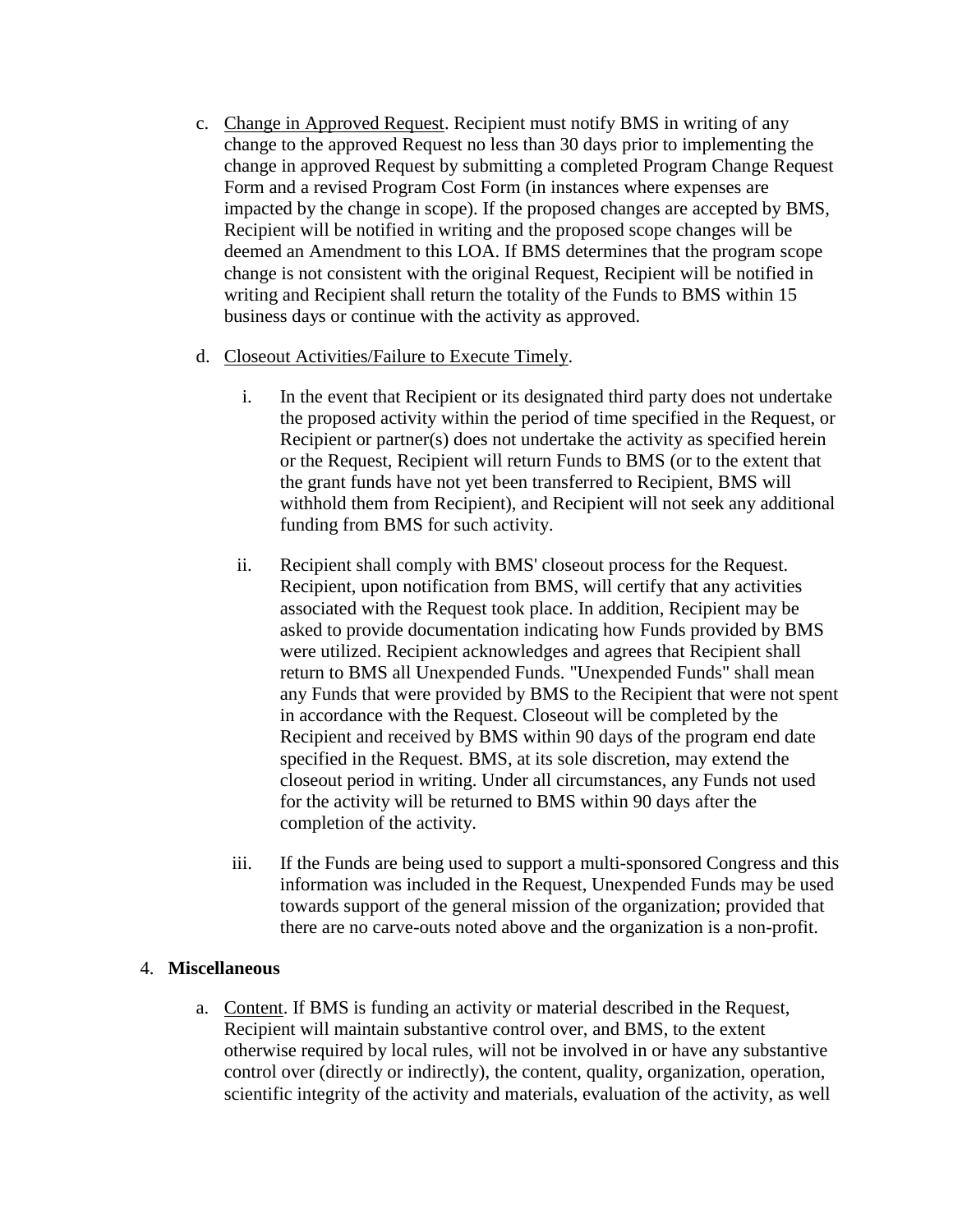as the selection of speakers, moderators, authors, editors, guest contributors and other faculty for the activity or material. This section does not apply to BMS' potential use of any benefits that may be associated with the Request.

- b. Independence of Recipient. For the avoidance of doubt and notwithstanding any other provision of this LOA, all activities shall be carried out by Recipient as an independent party. Nothing contained in this LOA shall be construed to place the parties or their personnel in the relationship of employer and employee, partners, principal and agent, joint venturers or as an insurer or a representative of the other party to this LOA.
- c. Disclosure. As a condition of BMS' funding the activity as provided in this LOA, BMS support for the activity will be acknowledged in all invitations, announcements, brochures, blast emails and course materials. Any other use of BMS' name must be approved prior to use.
- d. Transparency Requirements.
	- i. Recipient acknowledges that BMS is subject to all applicable laws, regulations and industry codes related to the collection and reporting of any payments or transfers of value to certain healthcare providers, institutions and teaching hospitals (collectively, "Financial Transparency Requirements"), and their implementing regulations; or, if any such country where requirements are self-imposed, BMS may report any payments or transfers of value to regulating authority.
	- ii. Recipient shall reasonably cooperate with BMS in its compliance with Financial Transparency Requirements in connection with this LOA.
	- iii. Recipient shall promptly provide BMS, in the format BMS requests, with all information that BMS believes it needs to comply with Financial Transparency Requirements in connection with this LOA.
	- iv. Notwithstanding anything to the contrary herein, BMS may disclose any information that it reasonably believes is necessary to comply with Financial Transparency Requirements.
	- v. To the extent required by the applicable privacy laws, the Recipient hereby provides consent for disclosure all information that BMS reasonably believes needs to be disclosed to comply with Financial Transparency Requirements in connection with this LOA.
- e. Anti-Bribery Requirements.
	- i. The activities described in the Request are not tied to and shall not be tied to or give the appearance of being tied to providing, requesting, agreeing to receive or accepting to receive, directly or indirectly through third parties any payments, gifts or anything of value for the purpose of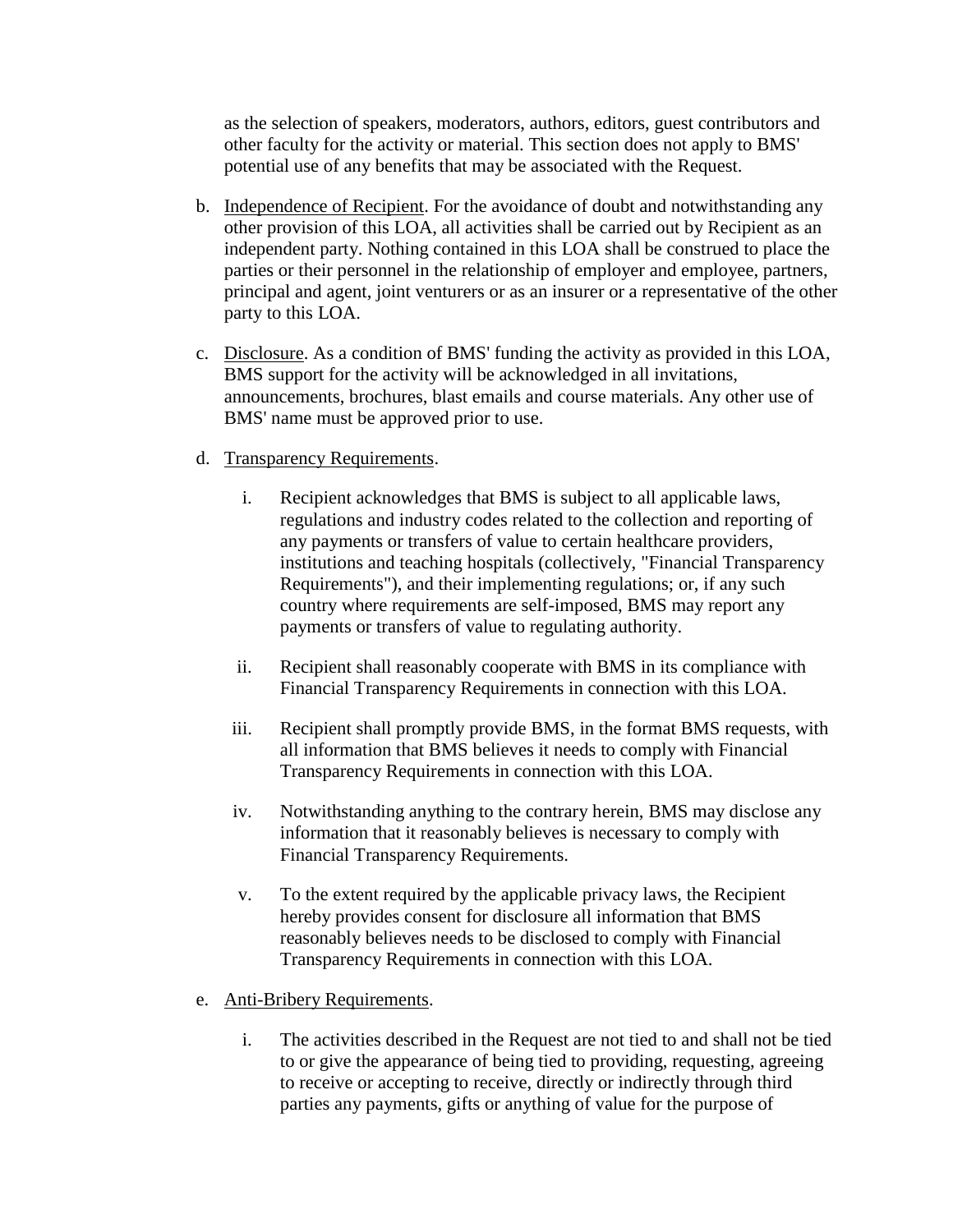unlawfully obtaining, retaining or gaining an advantage in business.

Payments or things of value include, but are not limited to, past, present, or future prescribing, purchasing, or recommending (including formulary recommendations), price concessions or discounts of any BMS drug/product or investigational compound, or any other business transaction.

- ii. Recipient has not taken nor shall take any action or make any payment or any promise of payment in violation of, or which may cause BMS or any BMS affiliate to violate, any applicable law including prohibitions against bribery or payments to government officials for corruptly obtaining or retaining business.
- f. No Lobbying. Recipient will not use this Funding to (a) attempt to influence legislation as that phrase is defined in law or regulation, (b) otherwise undertake any lobbying activity to support or oppose any legislation, (c) support or oppose any candidate for public office, or (d) arrange or otherwise influence the referral of business or to recommend the use or purchase of any of BMS's products.
- g. Governing Law. This LOA shall be governed by the Laws of Denmark without regard to its conflict of laws provisions. Recipient shall use the funds in compliance with all applicable local laws, regulation and codes of conduct in using the Funds for the purpose.
- h. Effectiveness. This LOA is not effective, and no commitment of grant Funds is made, unless and until this document is executed by Recipient. This LOA shall become effective on the date the signed copy is received by BMS.
- i. Execution. This LOA may be executed simultaneously in one or more counterparts, each of which shall be deemed an original, but all of which taken together shall constitute one and the same instrument, and facsimile signature hereon shall be deemed original signatures.
- j. Independent Provisions. Should any part, term, or provision of this LOA be declared to be invalid, void, or unenforceable, all remaining parts, terms, and provisions hereof shall remain in full force and effect, and shall in no way be invalidated, impaired or affected thereby.
- k. Amendment. No amendment of this LOA shall be binding or enforceable on either party hereto unless in writing signed by all parties.
- l. Entirety of Agreement. This LOA, including the Request, contains the entire agreement between the parties regarding the subject matter of this LOA, and supersedes all prior written and oral communications between the parties.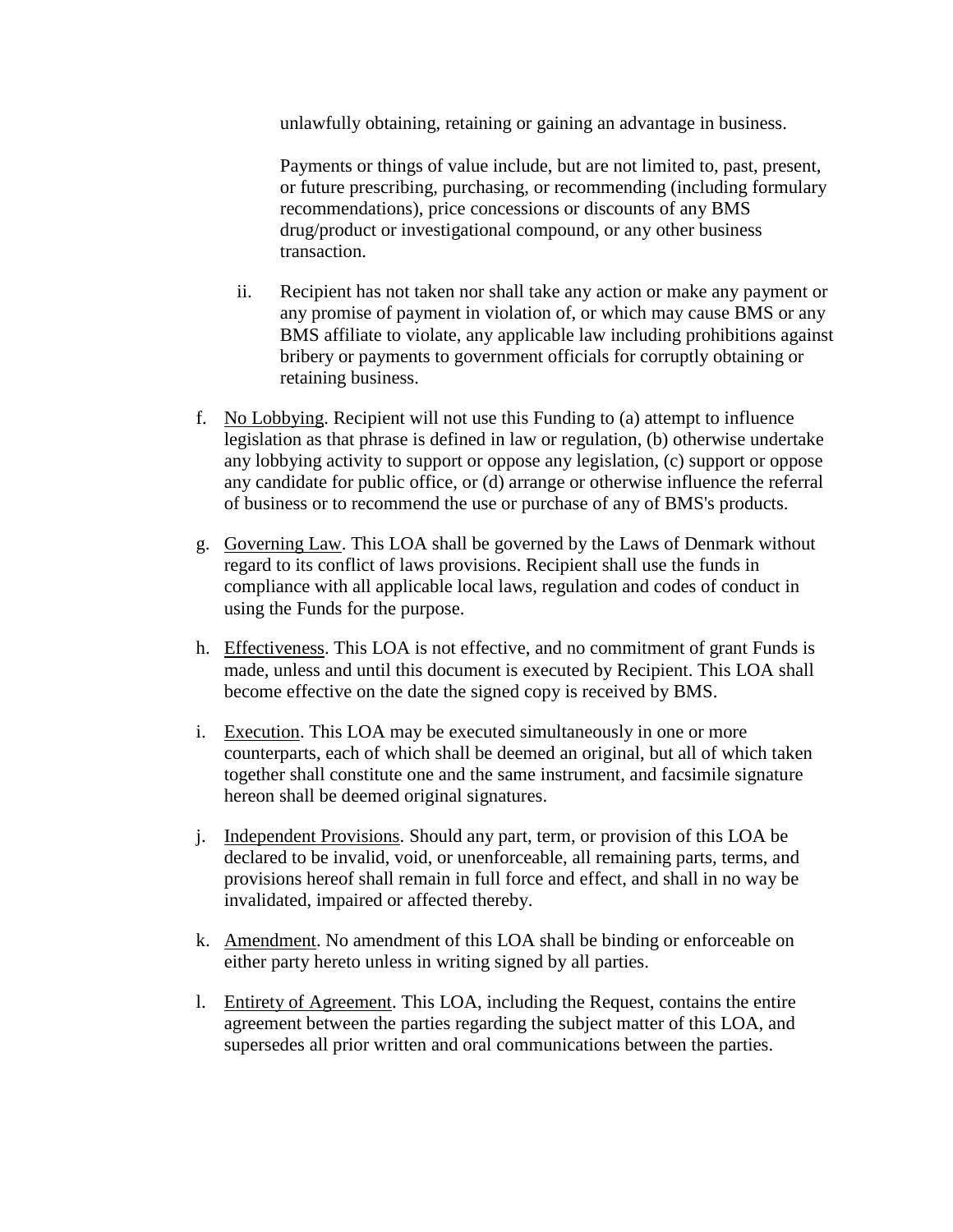# **AGREED AND ACCEPTED TO ON BEHALF OF THE RECIPIENT BY ITS AUTHORISED REPRESENTATIVE:**

## **Organization Name: Scleroseforeningen**

Klaus Høm (Apr 28, 2021 11:57 GMT+2) Klaus Høm

Signature of Authorized Representative

# \_\_\_\_\_\_\_\_\_\_\_\_\_\_\_\_\_\_\_\_\_\_\_\_\_\_\_\_ Klaus Høm

Name (Printed)

 $CEO$ 

Title

CEO<br>Title<br>Apr 28, 2021

Date